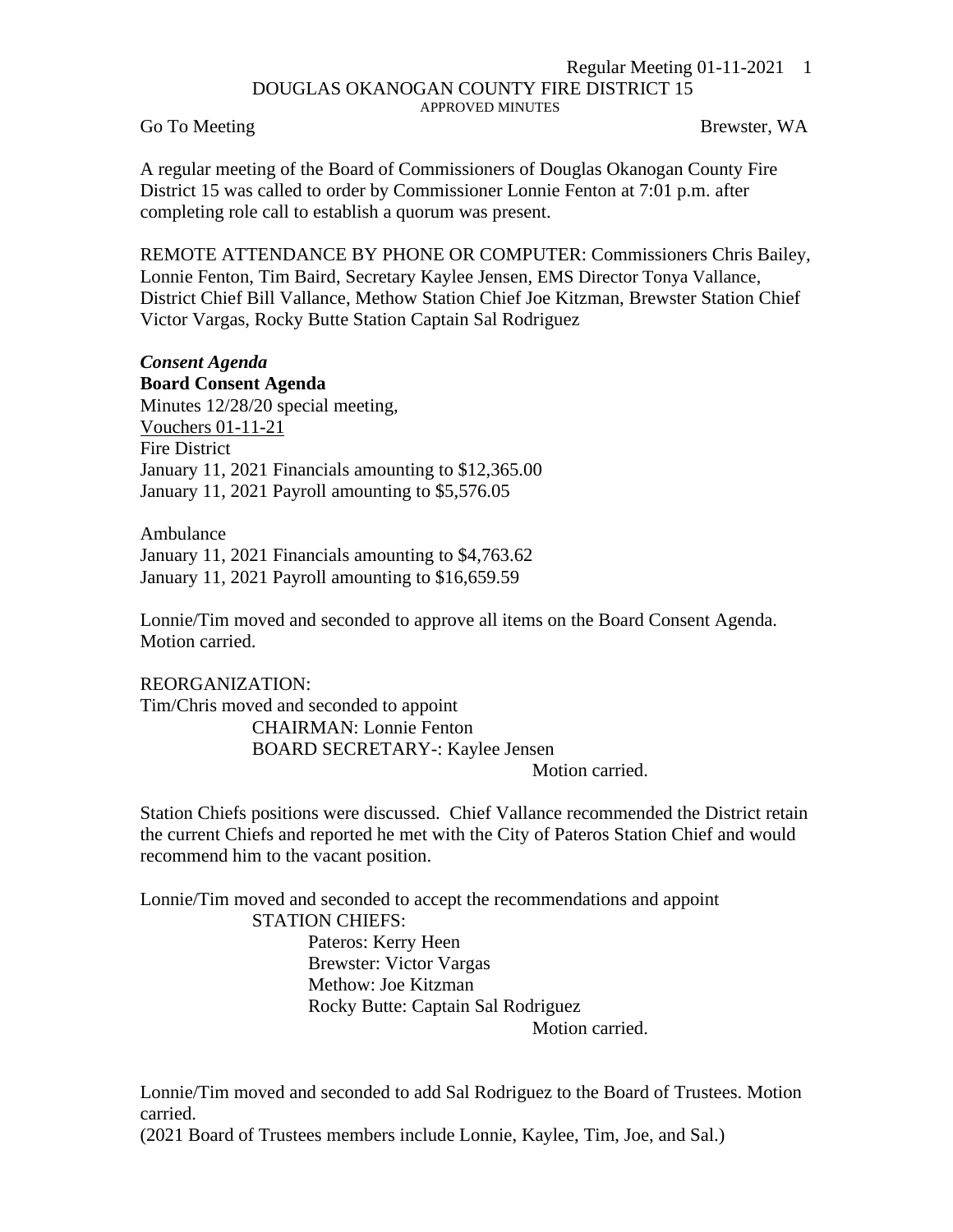SECRETARY REPORT: The December Secretary report was studied by the Commissioners.

A correction was made in the Okanogan County Treasurer office reversing the duplicate Interfund loan payment that occurred the prior month.

The Okanogan County Assessor's office reported a minor under assessment error with 2020 levy. Fire District will be corrected in 2021 and Ambulance will be collected over a 3-year period due to 2021 is a renewing levy year.

DISTRICT FIRE CHIEF REPORT: Chief Vallance reported training had been received for the new training software fire and ambulance will utilize. Online training will be scheduled monthly and a hands-on component will also be completed onsite. Acquisition of new rescue tools was reported. Discussion held.

Local Loan was discussed for the acquisition of two new fire trucks. Interest rates are at an amazing low rate under 1% and the District has a need to replace E1511 and E1521 due to age of apparatus and repair costs.

Commissioners advised to proceed with seeking Local Loan funding and complete the initial processes.

AFG grant application will be reworked, adding additional requests, and submitted for the current application year.

SOP/SOG COMMITTEE REPORT: Chief Vallance reported nothing to report due to COVID19 pandemic.

PATEROS REPORT: Chief Vallance reported firefighters completed station maintenance, R&M on equipment was assessed and an air compressor had a switch needing replaced.

BREWSTER REPORT: Chief Victor Vargas reported firefighters responded to a few MVA. Truck maintenance and battery checks were done. Firefighters completed training with the new extrication tools.

ROCKY BUTTE REPORT: Captain Sal Rodriguez reported firefighters responded to one MVA incident. Firefighters are continuing to coordinate training with Brewster station. Apparatus checks have been done to make sure batteries are charged and ready for service.

METHOW REPORT: Chief Joe Kitzman reported firefighters completed winter ops training and received training with the new rescue tools.

Firefighters responded to a Christmas Eve MVA incident. The initial response was swift with volunteers that had already came upon the scene and were at the hall with initial reports already being made. Good deeds were reported.

EMS DIRECTOR REPORT: Tonya reported two new self-loading cots were ordered from Fernos with an approximate cost of \$42,000 each. Discussion held. A demo training will be provided to Fire personnel. Commissioners would like a demo of new equipment too.

The need for replacement of the two oldest ambulances were discussed.

Annual leave policy was discussed. Employees were able to use all annual leave remaining by year end as allowed in the policy.